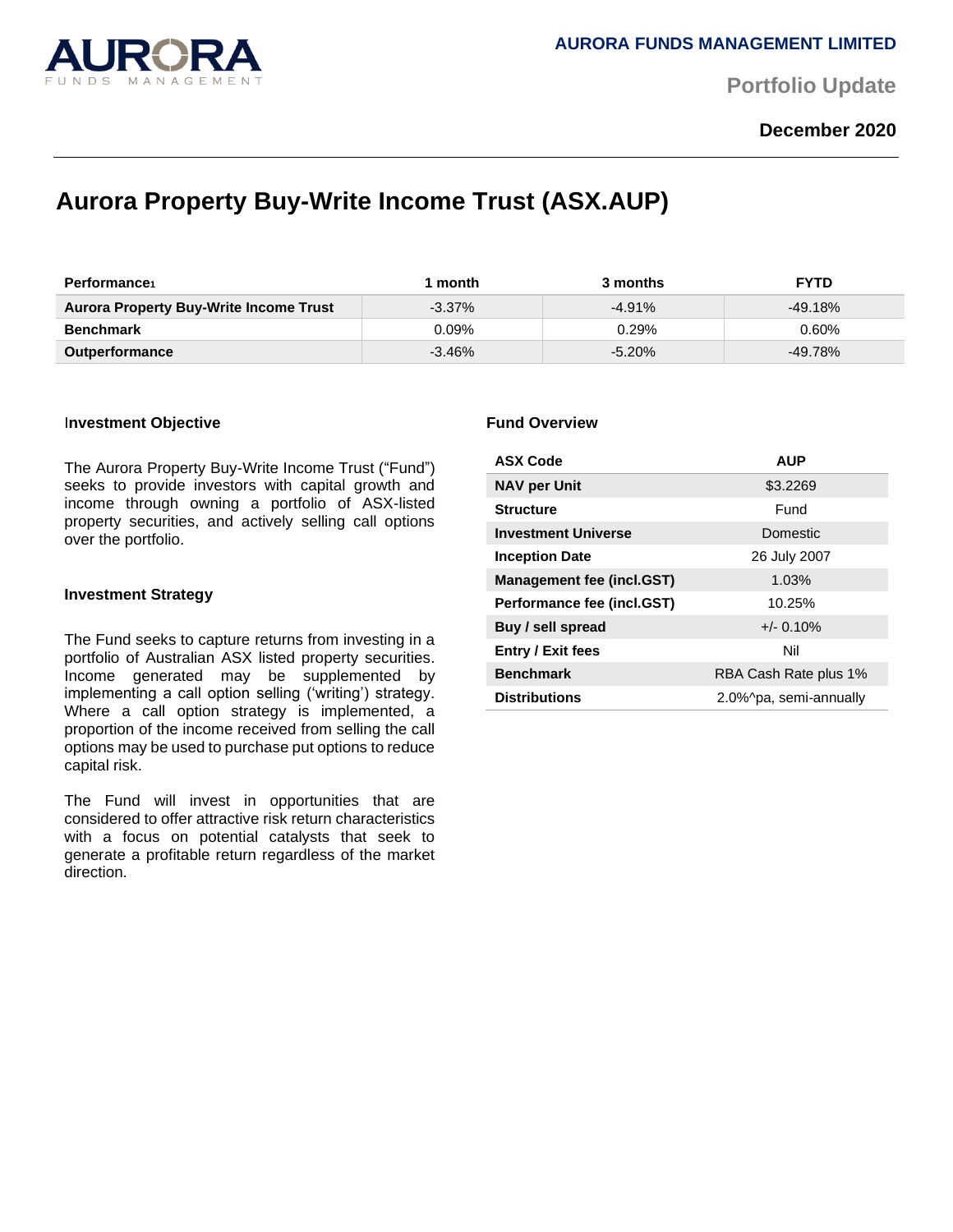

**Portfolio Update** 

**December 2020**

### **Fund Update**

AUP requested a voluntary suspension on April 2<sup>nd</sup> due to reasons outlined below. Aurora is currently working with the ASX to have AUP's suspension lifted a soon as possible.

The Fund provides the following information pursuant to ASX Listing Rule 17.2:

- The request for Voluntary Suspension relates to the effects of the COVID-19 pandemic on AUP, including the Disclaimer of Auditor's Opinion in the Annual Report for RNY Property Trust (ASX: RNY) and the ASX's investigation on that matter;
- As stated in AUP's financial statements for the half year ended 31 December 2019, the Fund owns 67.15% of the units in RNY and has extended subordinated debt to US entities in the RNY group;
- It is expected that the Voluntary Suspension will be ended once the ASX has concluded its investigations, as mentioned above; and
- Aurora is not aware of any reason why the Voluntary Suspension should not be granted.

#### **RNY Property Trust**

Aurora Funds Management Limited (Aurora), in its capacity as the responsible entity of the Aurora Property Buy Write Income Trust, Aurora Fortitude Absolute Return Fund, Aurora Global Income Trust and the Aurora Dividend Income Trust (Fund(s)), provides the following update in relation to the RNY Property Trust (RNY).

RNY has been suspended from trading on the Australian Securities Exchange (ASX) since 1 April 2019, due to delays experienced in finalising its audited financial statements for the year ended 31 December 2018 and half year ended 30 June 2019, followed by the Audit Disclaimer Opinion issued in relation to the year ended 31 December 2019. Aurora understands that RNY is due to release its Audit Reviewed financial statements for the half year ended 30 June 2020. In the event a clear audit review statement is issued, Aurora understands that RNY will then be in a position to apply for recommencement of trading on the ASX.

On 23 September 2019, RNY announced it had completed an independent valuation of its 5 commercial office properties in the New York tri-state area, resulting in a 16% uplift on previous valuations and a material uplift in RNY's Net Tangible Asset (NTA) backing. Given RNY's suspension from trading on the ASX, there was no actively traded market available for Aurora to determine the market value for RNY's securities. As such, the independent valuation obtained by RNY was considered the most appropriate basis on which to determine the carrying value of RNY, with Aurora's direct investments being carried at a small discount to RNY's improved NTA.

On 29 June 2020, Keybridge Capital Limited (Keybridge) announced its intention to make an off-market all scrip takeover bid for RNY at an implied offer price of \$0.011 per RNY unit1 (Keybridge Offer), with its Bidder's Statement being dispatched on 28 August 2020. On 28 September 2020, Keybridge issued a substantial holder notice stating it had acquired a relevant interest of 1.01% in RNY (from parties other than Aurora) through acceptances into the Keybridge Offer. Aurora has also elected to accept a portion of its Funds holdings into the Keybridge Offer. Consistent with its previous "truth in takeovers" statement, Aurora has limited its acceptances into the Keybridge Offer at 41,450,000 RNY units.

As a consequence of the acceptances into the Keybridge Offer, the implied offer price of \$0.011 per RNY unit is now the most readily observable price for RNY securities. As such, this has resulted in the carrying value of Aurora's direct investments in RNY being reduced from \$0.044 to \$0.011 per RNY unit, across its various Funds.

Following the recommencement of trading in RNY securities on the ASX, Aurora will continue to adjust its direct investment in RNY to reflect the last traded market price.